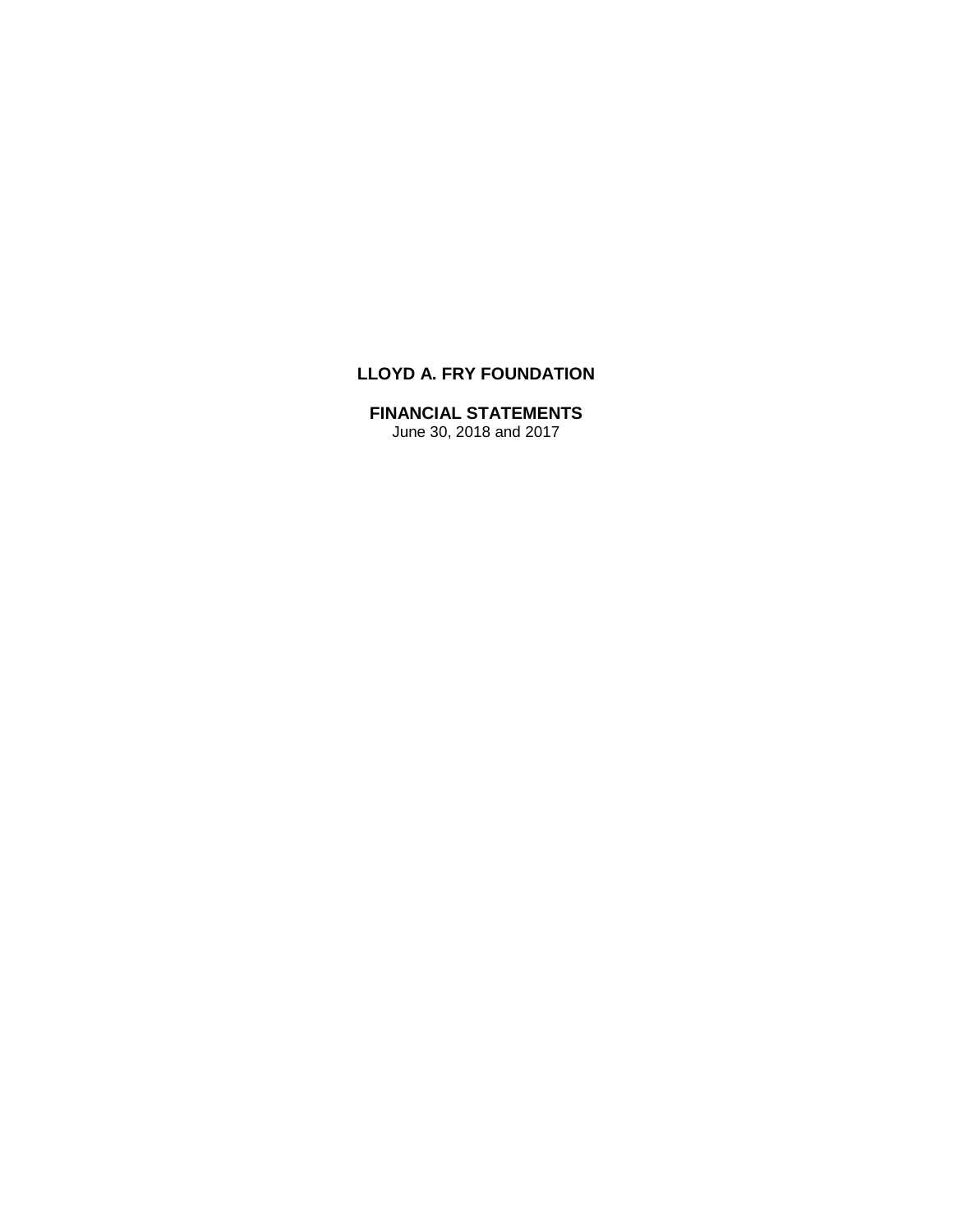# LLOYD A. FRY FOUNDATION Chicago, Illinois

FINANCIAL STATEMENTS June 30, 2018 and 2017

# **CONTENTS**

| FINANCIAL STATEMENTS |     |
|----------------------|-----|
|                      |     |
|                      |     |
|                      | - 5 |
|                      |     |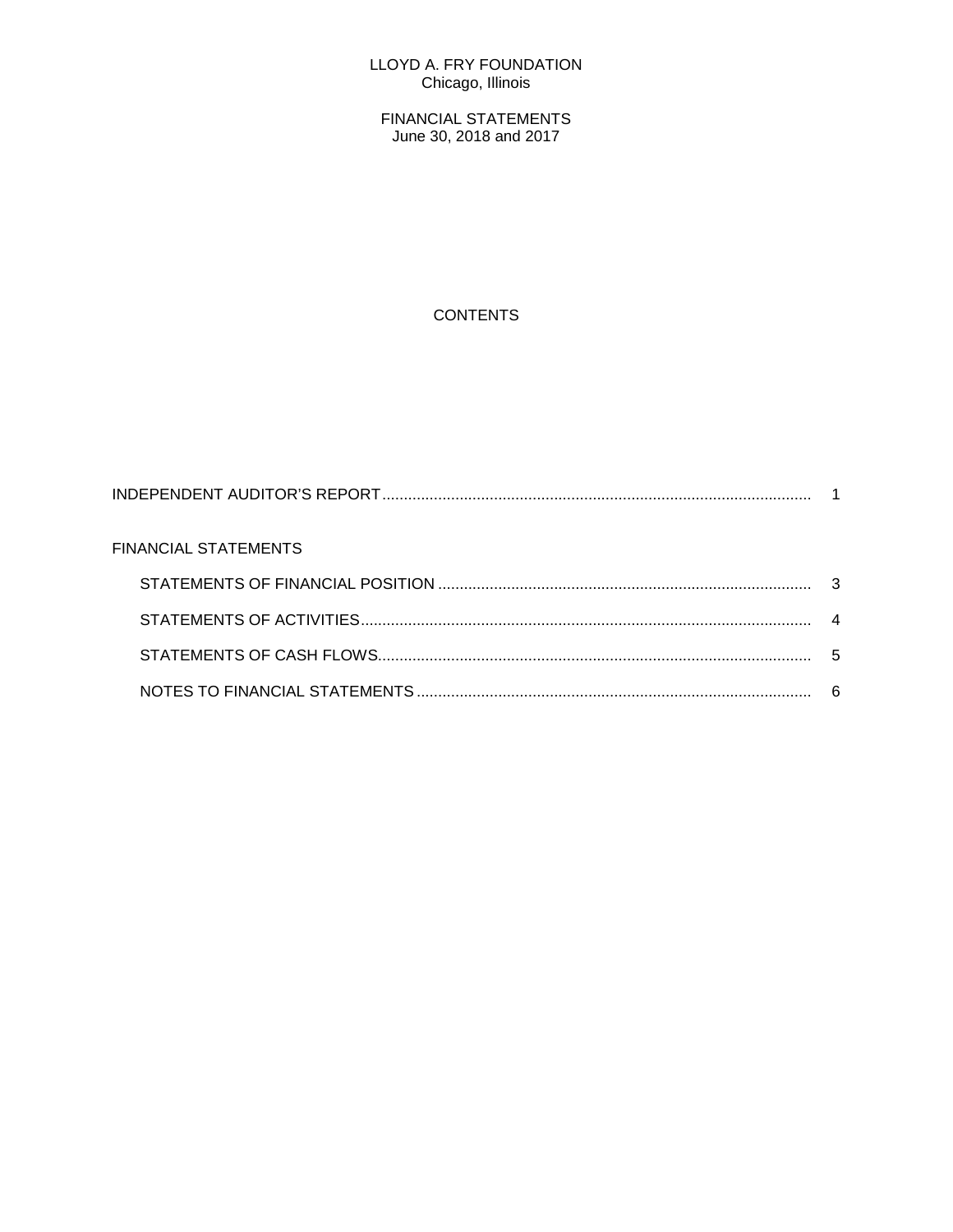

**Crowe LLP** Independent Member Crowe Global

# INDEPENDENT AUDITOR'S REPORT

The Board of Directors Lloyd A. Fry Foundation Chicago, Illinois

#### **Report on the Financial Statements**

We have audited the accompanying financial statements of Lloyd A. Fry Foundation (the Foundation), which comprise the statements of financial position as of June 30, 2018 and 2017, and the related statements of activities and cash flows for the years then ended, and the related notes to the financial statements.

#### *Management's Responsibility for the Financial Statements*

Management is responsible for the preparation and fair presentation of these financial statements in accordance with accounting principles generally accepted in the United States of America; this includes the design, implementation, and maintenance of internal control relevant to the preparation and fair presentation of financial statements that are free from material misstatement, whether due to fraud or error.

#### *Auditor's Responsibility*

Our responsibility is to express an opinion on these financial statements based on our audits. We conducted our audits in accordance with auditing standards generally accepted in the United States of America. Those standards require that we plan and perform the audit to obtain reasonable assurance about whether the financial statements are free from material misstatement.

An audit involves performing procedures to obtain audit evidence about the amounts and disclosures in the financial statements. The procedures selected depend on the auditor's judgment, including the assessment of the risks of material misstatement of the financial statements, whether due to fraud or error. In making those risk assessments, the auditor considers internal control relevant to the entity's preparation and fair presentation of the financial statements in order to design audit procedures that are appropriate in the circumstances, but not for the purpose of expressing an opinion on the effectiveness of the entity's internal control. Accordingly, we express no such opinion. An audit also includes evaluating the appropriateness of accounting policies used and the reasonableness of significant accounting estimates made by management, as well as evaluating the overall presentation of the financial statements.

We believe that the audit evidence we have obtained is sufficient and appropriate to provide a basis for our audit opinion.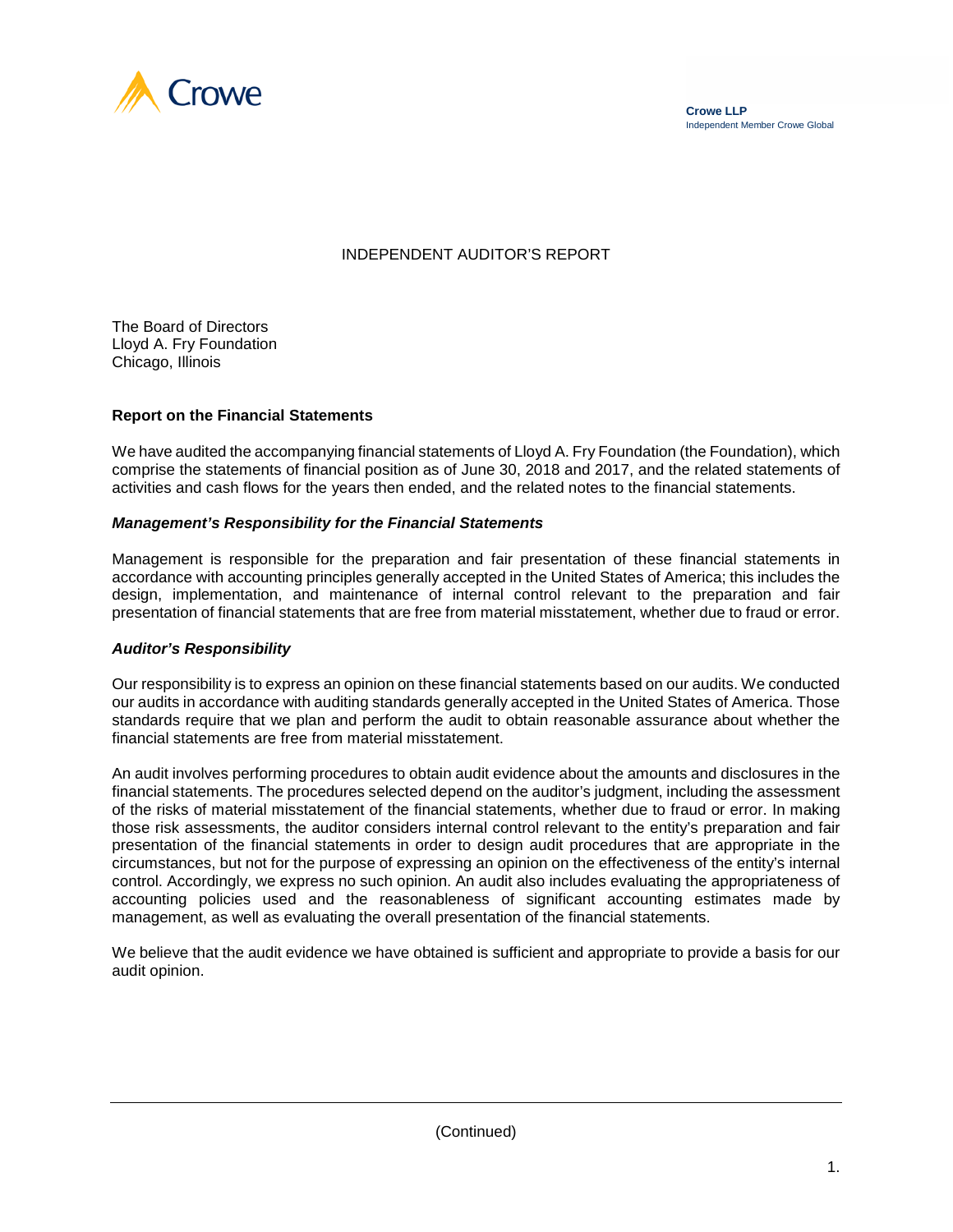### *Opinion*

In our opinion, the financial statements referred to above present fairly, in all material respects, the financial position of Lloyd A. Fry Foundation as of June 30, 2018 and 2017, and the changes in its net assets and its cash flows for the years then ended in accordance with accounting principles generally accepted in the United States of America.

CROWE LLP

Crowe LLP

Chicago, Illinois November 13, 2018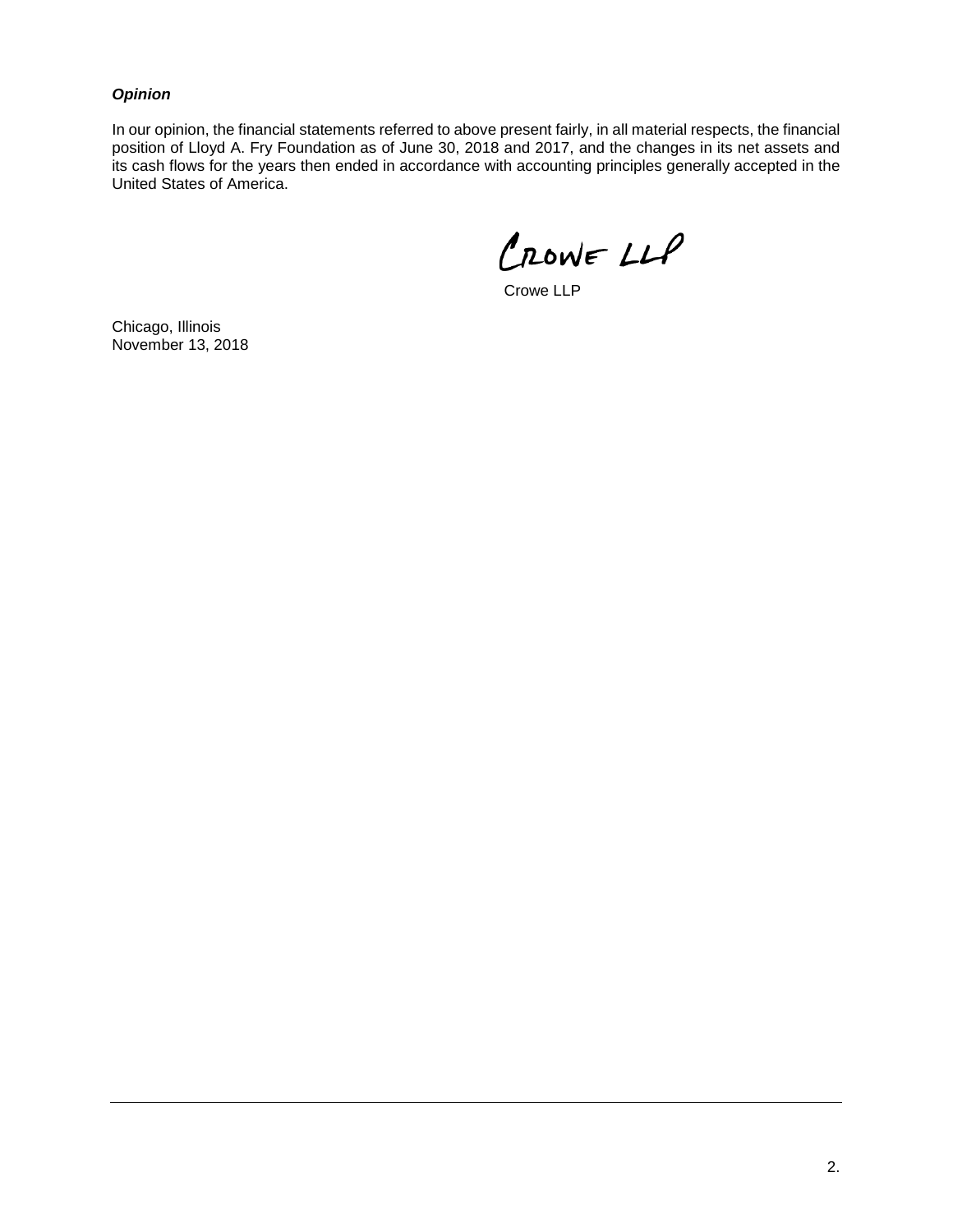#### LLOYD A. FRY FOUNDATION STATEMENTS OF FINANCIAL POSITION June 30, 2018 and 2017

|                                              | 2018               | 2017            |
|----------------------------------------------|--------------------|-----------------|
| <b>ASSETS</b>                                |                    |                 |
| Cash and equivalents                         | \$<br>13,993,710   | \$<br>9,545,549 |
| Accrued dividends and interest receivable    | 167,780            | 96,143          |
| Prepaid expenses                             | 8,603              | 20,178          |
| Excise tax receivable                        | 110,694            | 725,863         |
| Investments                                  | 167,698,830        | 163,070,166     |
| Beneficial interest in trusts held by others | 7,121,957          | 7,121,957       |
| Furniture and equipment, net                 | 26,703             | 40,076          |
| <b>Total assets</b>                          | 189, 128, 277<br>S | \$180,619,932   |
| <b>LIABILITIES AND NET ASSETS</b>            |                    |                 |
| Accrued expenses                             | \$<br>89.213       | \$<br>71,960    |
| Unconditional grants payable                 | 2,330,000          | 2,290,000       |
| Federal excise tax                           | 521,624            | 562,655         |
| <b>Total liabilities</b>                     | 2,940,837          | 2,924,615       |
| Unrestricted net assets                      | 179,065,483        | 170,573,360     |
| Temporarily restricted net assets            | 7,121,957          | 7,121,957       |
| Total net assets                             | 186, 187, 440      | 177,695,317     |
| Total liabilities and net assets             | 189, 128, 277      | \$180,619,932   |

See accompanying notes to financial statements.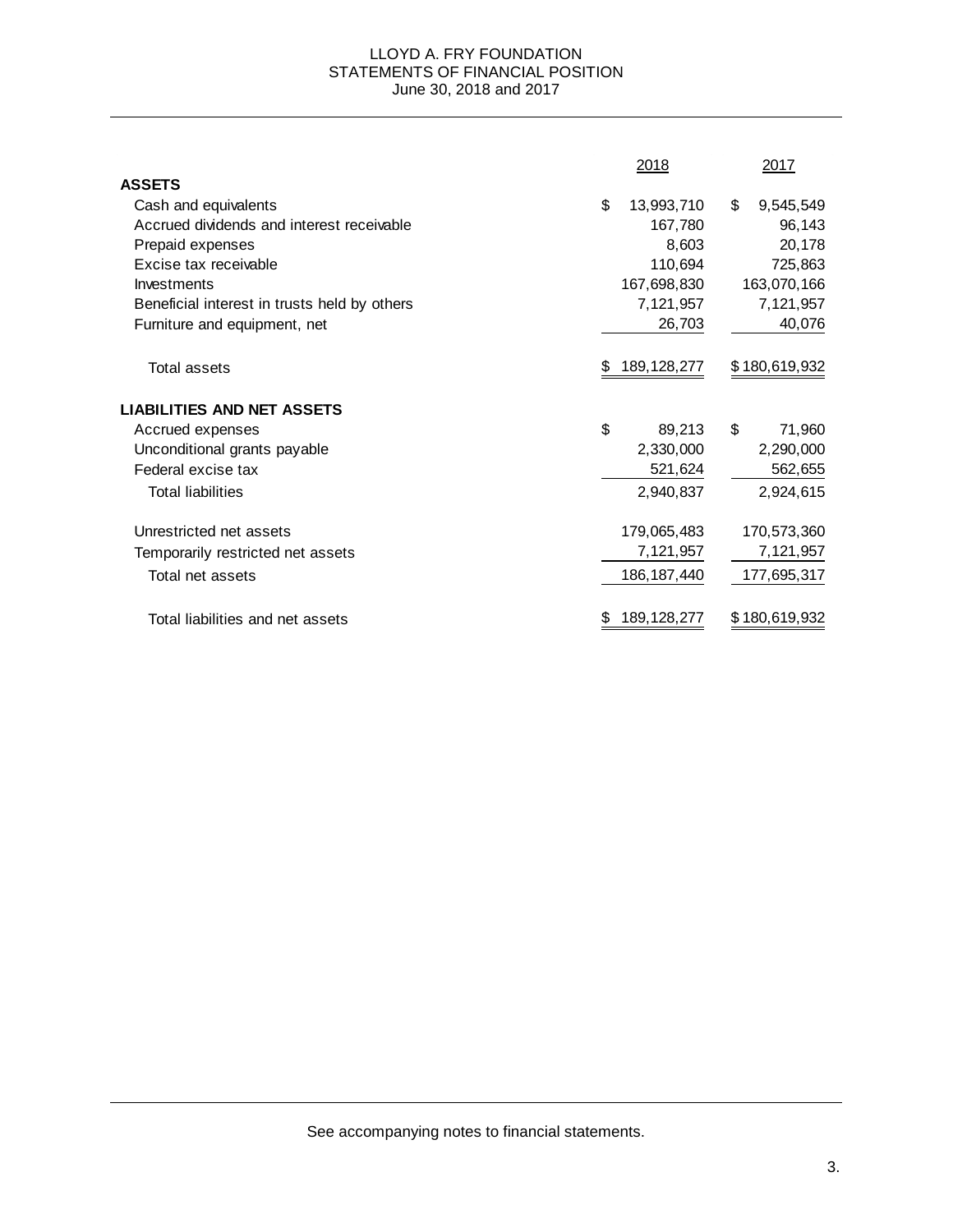#### LLOYD A. FRY FOUNDATION STATEMENTS OF ACTIVITIES Years ended June 30, 2018 and 2017

|                                                         | 2018                | 2017              |
|---------------------------------------------------------|---------------------|-------------------|
| Changes in unrestricted net assets                      |                     |                   |
| Revenue:                                                |                     |                   |
| Interest income                                         | \$<br>406,740       | \$<br>262,884     |
| <b>Dividends</b>                                        | 2,370,652           | 2,152,364         |
| Release from restriction, distributions from trusts     | 4,694,579           | 451,977           |
| Other                                                   | 5,550               | 88,272            |
|                                                         | 7,477,521           | 2,955,496         |
| Expenditures:                                           |                     |                   |
| Grants authorized                                       | 7,967,426           | 7,929,474         |
| Administrative and other expenses                       | 1,634,753           | 1,557,487         |
| Investment management fees                              | 831,982             | 804,878           |
| Federal excise tax expense                              | 279,337             | 428,182           |
|                                                         | 10,713,498          | 10,720,021        |
| Expenditures over revenue                               | (3, 235, 977)       | (7, 764, 525)     |
| Net gains (losses) on investments:                      |                     |                   |
| Realized                                                | 13,241,022          | 6,494,101         |
| Unrealized                                              | (1, 512, 922)       | 13,681,951        |
|                                                         | 11,728,100          | 20,176,052        |
| Increase in unrestricted net assets                     | 8,492,123           | 12,411,527        |
| Changes in temporarily restricted net assets            |                     |                   |
| Change in beneficial interests in trusts held by others | 4,694,579           | 451,977           |
| Release from restriction, distributions from trusts     | (4,694,579)         | (451, 977)        |
| Change in temporarily restricted net assets             |                     |                   |
| Total change in net assets                              | 8,492,123           | 12,411,527        |
| Net assets                                              |                     |                   |
| Beginning of year                                       | 177,695,317         | 165,283,790       |
| End of year                                             | \$<br>186, 187, 440 | \$<br>177,695,317 |

See accompanying notes to financial statements.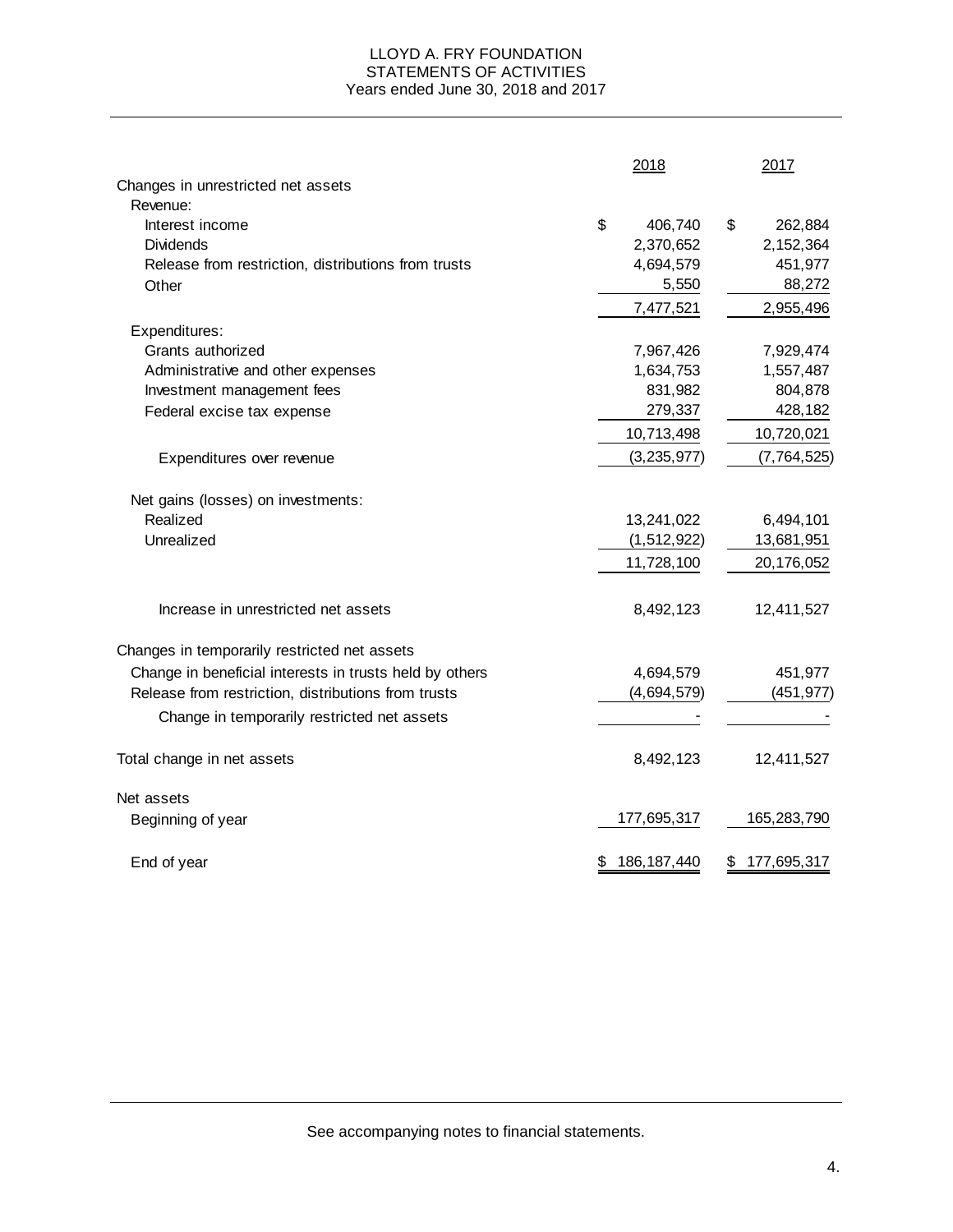#### LLOYD A. FRY FOUNDATION STATEMENTS OF CASH FLOWS Years ended June 30, 2018 and 2017

|                                                        | 2018            | 2017           |
|--------------------------------------------------------|-----------------|----------------|
| Cash flows from operating activities                   |                 |                |
| Net change in net assets                               | \$<br>8,492,123 | \$12,411,527   |
| Adjustments to reconcile change in net assets to net   |                 |                |
| cash flow used in operating activities:                |                 |                |
| Depreciation                                           | 13,373          | 12,765         |
| Gain on distributions from trusts                      | (4, 195, 325)   |                |
| Net realized and unrealized gains on investments       | (11, 728, 100)  | (20, 176, 052) |
| Changes in:                                            |                 |                |
| Accrued dividends and interest receivable              | (71, 637)       | (2,717)        |
| Prepaid expenses                                       | 11,575          | (16, 354)      |
| Excise tax receivable                                  | 615,169         | (348, 019)     |
| Accrued expenses                                       | 17,253          | 403            |
| Unconditional grants payable                           | 40,000          | 45,000         |
| Federal excise tax                                     | (41, 031)       | 276,149        |
| Net cash used in operating activities                  | (6,846,600)     | (7, 797, 298)  |
| Cash flows from investing activities                   |                 |                |
| Additions of furniture and equipment                   |                 | (16, 019)      |
| Proceeds from sales of investments                     | 67,628,854      | 46,259,522     |
| Purchases of investments                               | (56, 334, 093)  | (38, 793, 544) |
| Net cash provided by investing activities              | 11,294,761      | 7,449,959      |
| Net change in cash and cash equivalents                | 4,448,161       | (347, 339)     |
| Cash and equivalents                                   |                 |                |
| Beginning of year                                      | 9,545,549       | 9,892,888      |
| End of year                                            | 13,993,710      | 9,545,549      |
| Supplemental cash flow disclosure                      |                 |                |
| Cash paid for taxes                                    | 4,000<br>\$     | 500,000<br>S   |
| Non-cash investing activities:                         |                 |                |
| Investments received through distributions from trusts | 4,195,325       |                |

See accompanying notes to financial statements.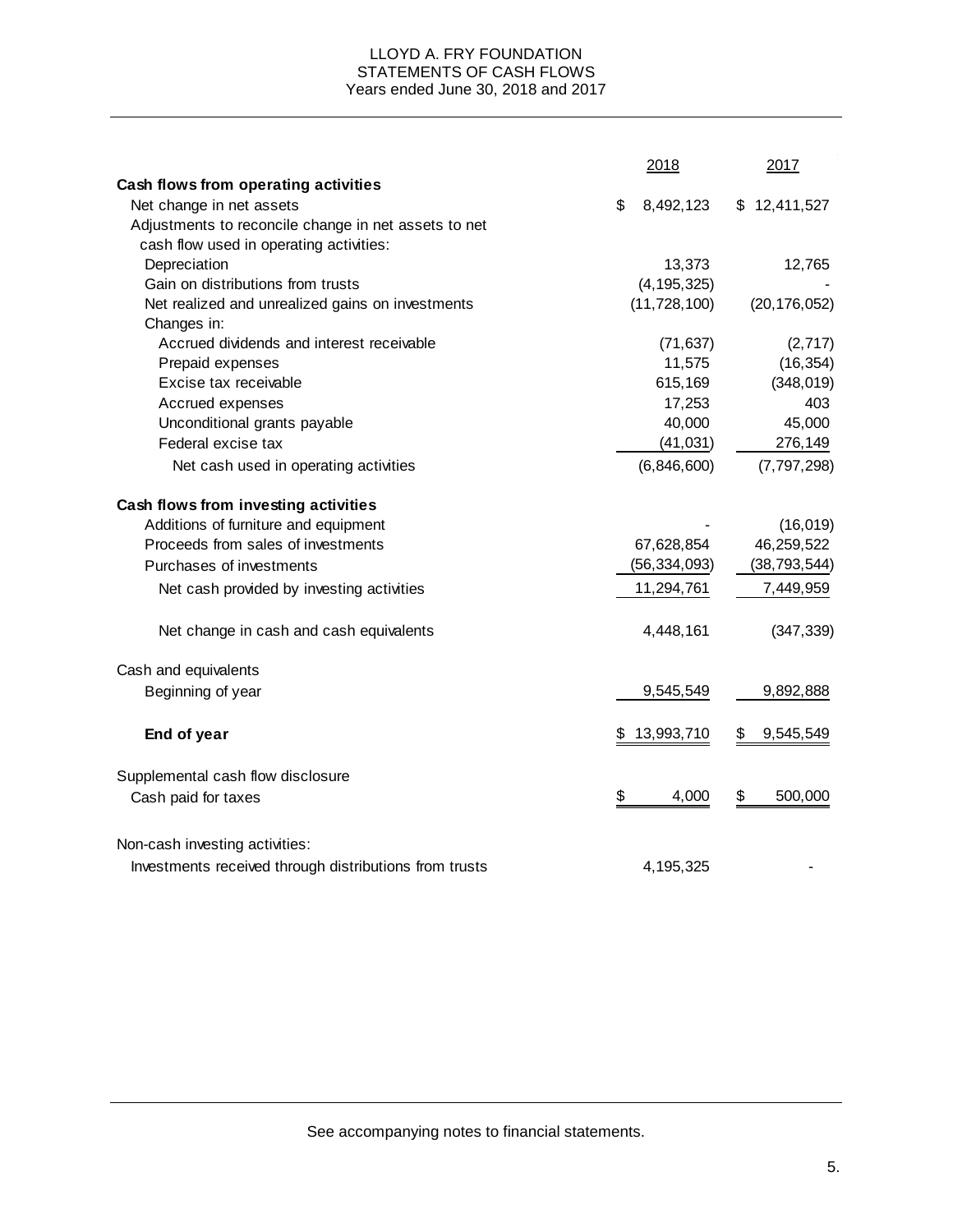# **NOTE 1 - NATURE OF ACTIVITIES AND SIGNIFICANT ACCOUNTING POLICIES**

Nature of Activities: The Lloyd A. Fry Foundation (the "Foundation") is a nonprofit private charitable foundation which distributes grants principally to charitable organizations.

Cash Equivalents: The Foundation considers all investments purchased with an original maturity of three months or less to be cash equivalents. The Foundation maintains its cash in bank accounts which, at times, may exceed federally insured limits. The Foundation has not experienced any losses in such accounts. Management believes that the Foundation is not exposed to any significant credit risk on cash.

Investments: Investments are reported at fair value. The fair value of corporate bonds and equity securities traded on national securities exchanges is the last reported sales price. Purchases and sales of securities are accounted for on the trade date. Interest is recorded as earned and dividends are recorded on the exdividend date. Investments in other investment partnerships are valued at fair value based on the applicable percentage ownership of the investment partnerships' net assets or net asset value (NAV) as of the measurement date as provided by the investment partnerships. The investment partnerships value the underlying securities and other financial instruments on a fair value basis of accounting. The estimated fair values of underlying assets of certain investment partnerships, which may include private placements and other securities for which prices are not readily available, are determined by the general partner or sponsor of the respective investment partnership, and may not reflect amounts that could be realized upon immediate sale, nor amounts that ultimately may be realized. Accordingly, the estimated fair values may differ significantly from the values that would have been used had a ready market existed for these investments.

The Foundation invests in a variety of investments. Such investments are exposed to various risks such as interest rate, market, and credit risk. Due to the level of risk associated with certain investments, it is at least reasonably possible that changes in the values of investments will occur in the near term and that such changes could materially affect the amounts reported in the statements of financial position.

Furniture and Equipment: Furniture and equipment are stated at cost. Depreciation is being computed over the estimated useful lives of the assets using the straight-line method.

Beneficial Interest in Trusts: The Estate of Lloyd A. Fry established and funded trusts which are administered by an external trustee. The trusts make annual distributions for specified amounts to certain descendants of Lloyd A. Fry during their lifetimes. Under the terms of the trusts, the Foundation has the right to receive a portion of the excess income earned on the trust assets at the discretion of the trustee for the life (term) of the trusts as well as any residual values upon the termination of the trusts. The Foundation does not control the assets held by the outside trusts. Although the Foundation has no control over the administration of the funds held in these term trusts, the estimated fair value of the expected future cash flows from the trusts is recognized as an asset in the accompanying financial statements.

The Trusts made distributions to the Foundation of \$4,694,579 and \$451,977 during fiscal years 2018 and 2017, respectively.

Unconditional Grants Payable: Grant expense is recognized in the period the unconditional grant is approved. Conditional grants that are subject to satisfaction of prior conditions by the intended recipients are not reflected in the financial statements. There were no conditional grants at June 30, 2018 and 2017.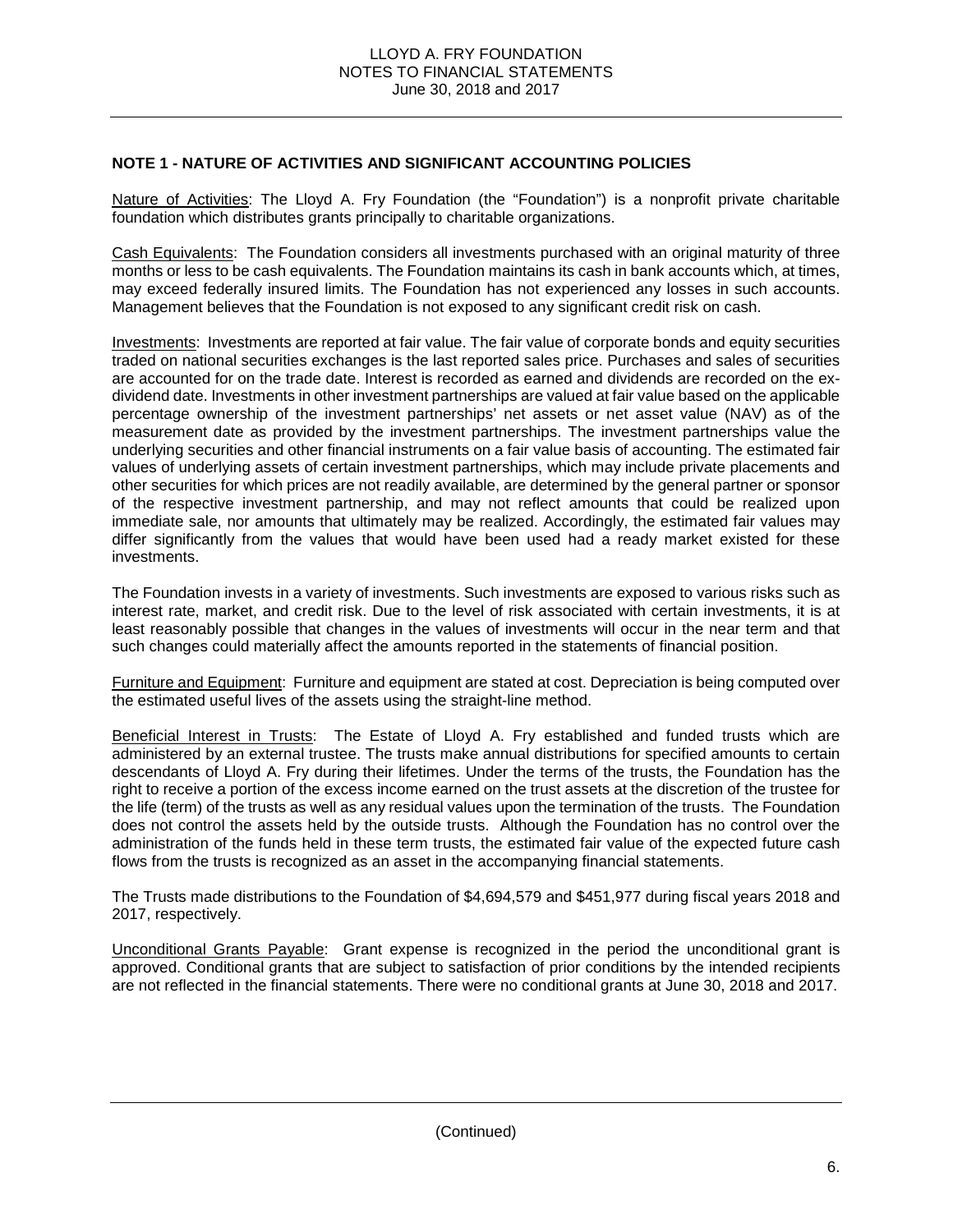#### **NOTE 1 - NATURE OF ACTIVITIES AND SIGNIFICANT ACCOUNTING POLICIES** (Continued)

Net Assets: The Foundation classifies its net assets as unrestricted, temporarily restricted, or permanently restricted. At June 30, 2018 and 2017, the Foundation does not have permanently restricted assets; accordingly, the net assets are classified as:

- *Unrestricted net assets* Represents assets, other than beneficial interests in trusts held by others, in excess of liabilities. The trust document under which the Foundation was formed, as well as its bylaws, does not specify a restriction on the amount of grants and contributions that may be paid out of income or principal.
- *Temporarily restricted net assets*  Represents assets held by others in trust. The restrictions expire by passage of time and by the receipt of distributions from the trustee.

Use of Estimates: The preparation of financial statements in conformity with accounting principles generally accepted in the United States of America ("US GAAP") requires management to make estimates and assumptions affecting the amounts reported in the financial statements and accompanying notes. Actual results could differ from those estimates.

Uncertain Tax Positions: The Foundation follows guidance issued by the Financial Accounting Standards Board (FASB) with respect to accounting for uncertainty in income taxes. A tax position is recognized as a benefit only if it is "more likely than not" that the tax position would be sustained in a tax examination, with a tax examination being presumed to occur. The amount recognized is the largest amount of tax benefit that is greater than 50% likely of being realized on examination. Where tax positions do not meet the "more likely than not" test, no tax benefit is recorded.

The Foundation is exempt from U.S. federal income tax as well as income tax of the state of Illinois under section 501(c)(3) of the Internal Revenue Code as a Private Foundation as described in 509(a). All domestic private foundations must calculate their distributable amount annually. The Foundation's distributable amount is the amount of qualifying distributions based upon certain criteria that needs to be granted by the end of the succeeding year to avoid an excise tax for failure to distribute income.

The Foundation recognizes interest and penalties related to unrecognized tax benefits in interest and income tax expense, respectively. The Foundation has no amounts accrued for interest or penalties as of June 30, 2018 and 2017. The Foundation does not expect the total amount of unrecognized tax benefits to significantly change in the next 12 months.

Recent Accounting Guidance: In February 2016, the FASB issued (ASU) 2016-02, *Leases*. This ASU affects any entity that enters into a lease, with some specified scope exemptions. The main difference between previous US GAAP and this ASU is the recognition of lease assets and lease liabilities by lessees for those leases classified as operating leases under previous US GAAP. Nonpublic business entities should apply the amendments for fiscal years beginning after December 15, 2019. The Foundation has not yet implemented this ASU and is in the process of assessing the effect on the Foundation's financial statements.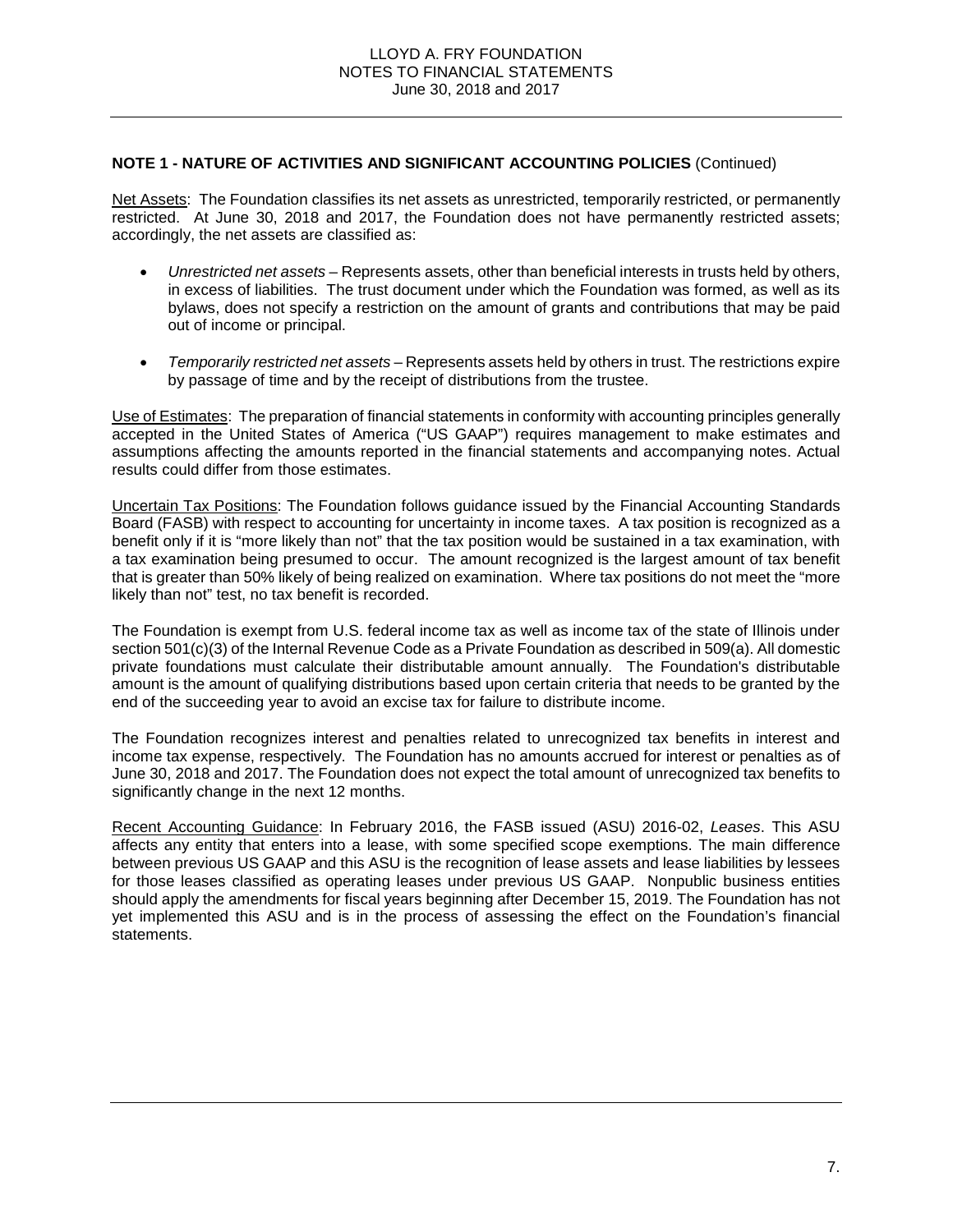#### **NOTE 1 - NATURE OF ACTIVITIES AND SIGNIFICANT ACCOUNTING POLICIES** (Continued)

In August 2016, the FASB issued (ASU) 2016-14, *Not-for-Profit Entities: Topic 958.* The amendments in this Update affect not-for-profit entities ("NFP's") and the users of their general purpose financial statements. The amendments in this Update make certain improvements to the current net asset classification requirements and the information presented in financial statements and notes about a NFP's liquidity, financial performance, and cash flows. The amendments in the ASU are effective for annual financial statements issued for fiscal years beginning after December 15, 2017. Early application of the amendments in this Update is permitted. The Foundation has not yet implemented this ASU and is in the process of assessing the effect on the Foundation's financial statements.

Reclassifications: Certain reclassifications have been made to prior year amounts to conform to the current year presentation. These reclassifications had no effect on the change in net assets or classification of net assets.

Subsequent Events: The Foundation has performed an analysis of the activities and transactions subsequent to June 30, 2018, to determine the need for any adjustments to and/or disclosures within the audited financial statements for the year ended June 30, 2018. Management has performed their analysis through November 13, 2018, the date the financial statements were available to be issued.

# **NOTE 2 – INVESTMENTS AND FAIR VALUE DISCLOSURES**

FASB defines fair value as the price that would be received to sell an asset or paid to transfer a liability in an orderly transaction between market participants at the measurement date. In determining fair value, the Foundation uses various methods including market, income and cost approaches. Based on these approaches, the Foundation often utilizes certain assumptions that market participants would use in pricing the asset or liability, including assumptions about risk and or the risks inherent in the inputs to the valuation technique. These inputs can be readily observable, market corroborated, or generally unobservable inputs. The Foundation utilizes valuation techniques that maximize the use of observable inputs and minimize the use of unobservable inputs. Based on the observability of the inputs used in the valuation techniques, the Foundation is required to provide the following information according to the fair value hierarchy. The fair value hierarchy ranks the quality and reliability of the information used to determine fair values.

Financial assets and liabilities carried at fair value will be classified and disclosed in one of the following three categories:

- Level 1 Quoted prices (unadjusted) for identical assets or liabilities in active markets that the Foundation has the ability to access as of the measurement date.
- Level 2 Significant other observable inputs other than Level 1 prices such as quoted prices for similar assets or liabilities; quoted prices in markets that are not active; or other inputs that are observable or can be corroborated by observable market data.
- Level 3 Significant unobservable inputs that reflect the Foundation's own assumptions about the assumptions that market participants would use in pricing an asset or liability.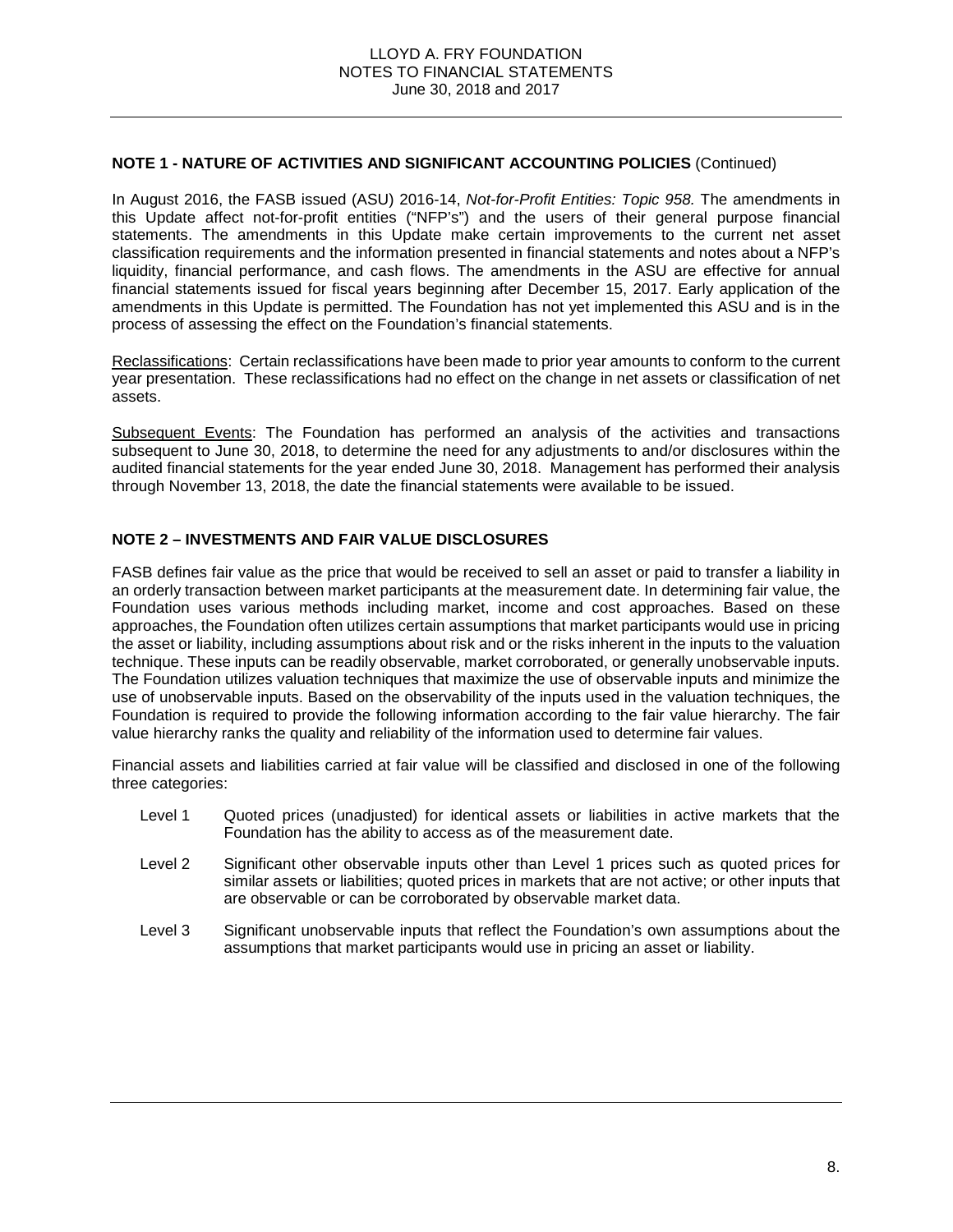Fair Value on a Recurring Basis: The table below presents the balances of assets and liabilities measured at fair value on a recurring basis as of June 30, 2018:

|                                |    | Level 1       | Level 2         |      | Level 3        |    | (NAV)                    |   | Total       |
|--------------------------------|----|---------------|-----------------|------|----------------|----|--------------------------|---|-------------|
| Common stock                   |    |               |                 |      |                |    |                          |   |             |
| Large cap                      | \$ | 22,031,624 \$ |                 | - \$ | $\overline{a}$ | \$ | $\overline{\phantom{a}}$ | S | 22,031,624  |
| Mid cap                        |    | 13,997,098    |                 |      |                |    |                          |   | 13,997,098  |
| Small cap                      |    | 7,397,724     |                 |      |                |    |                          |   | 7,397,724   |
| Mutual funds                   |    |               |                 |      |                |    |                          |   |             |
| Equity                         |    | 37,606,978    |                 |      |                |    | 5,679,436                |   | 43,286,414  |
| Fixed income                   |    | 6,298,872     |                 |      |                |    | 9,695,986                |   | 15,994,858  |
| Fixed income                   |    |               |                 |      |                |    |                          |   |             |
| Corporate bonds                |    |               | 7,690,222       |      |                |    |                          |   | 7,690,222   |
| Federal and agency bonds       |    | 17,931,165    |                 |      |                |    |                          |   | 17,931,165  |
| International bonds            |    | 54,129        |                 |      |                |    |                          |   | 54,129      |
| Certificate of deposit         |    |               | 750,000         |      |                |    |                          |   | 750,000     |
| Hedge funds                    |    |               |                 |      |                |    | 7,309,749                |   | 7,309,749   |
| Private equity investments     |    |               |                 |      |                |    | 31,255,847               |   | 31,255,847  |
| Total investments              | S. | 105,317,590   | \$<br>8,440,222 | \$   |                | S  | 53,941,018               | S | 167,698,830 |
| Beneficial interests in trusts |    |               |                 |      | 7,121,957      |    |                          |   | 7,121,957   |

The table below presents the balances of assets and liabilities measured at fair value on a recurring basis as of June 30, 2017:

|                                | Level 1             |    | Level <sub>2</sub> | Level 3                        |    | (NAV)        |    | Total        |
|--------------------------------|---------------------|----|--------------------|--------------------------------|----|--------------|----|--------------|
| Common stock                   |                     |    |                    |                                |    |              |    |              |
| Large cap                      | \$<br>17,960,052 \$ |    |                    | \$<br>$\overline{\phantom{0}}$ | \$ |              | \$ | 17,960,052   |
| Mid cap                        | 10,777,939          |    |                    |                                |    |              |    | 10,777,939   |
| Small cap                      | 9,556,305           |    |                    |                                |    |              |    | 9,556,305    |
| Mutual funds                   |                     |    |                    |                                |    |              |    |              |
| Equity                         | 27,677,434          |    |                    |                                |    | 3,952,107    |    | 31,629,541   |
| Fixed income                   | 5,297,976           |    |                    |                                |    | 8,945,646    |    | 14,243,622   |
| Fixed income                   |                     |    |                    |                                |    |              |    |              |
| Corporate bonds                |                     |    | 7,975,896          |                                |    |              |    | 7,975,896    |
| Federal and agency bonds       | 10,053,320          |    |                    |                                |    |              |    | 10,053,320   |
| International bonds            | 34,984              |    |                    |                                |    |              |    | 34,984       |
| Certificate of deposit         |                     |    | 750,000            |                                |    |              |    | 750,000      |
| Hedge funds                    |                     |    |                    |                                |    | 26,890,098   |    | 26,890,098   |
| Private equity investments     |                     |    |                    |                                |    | 33, 198, 409 |    | 33, 198, 409 |
| Total investments              | 81,358,010          | S. | 8,725,896          | \$                             | S  | 72,986,260   | S  | 163,070,166  |
| Beneficial interests in trusts |                     |    |                    | 7,121,957                      | S  |              |    | 7,121,957    |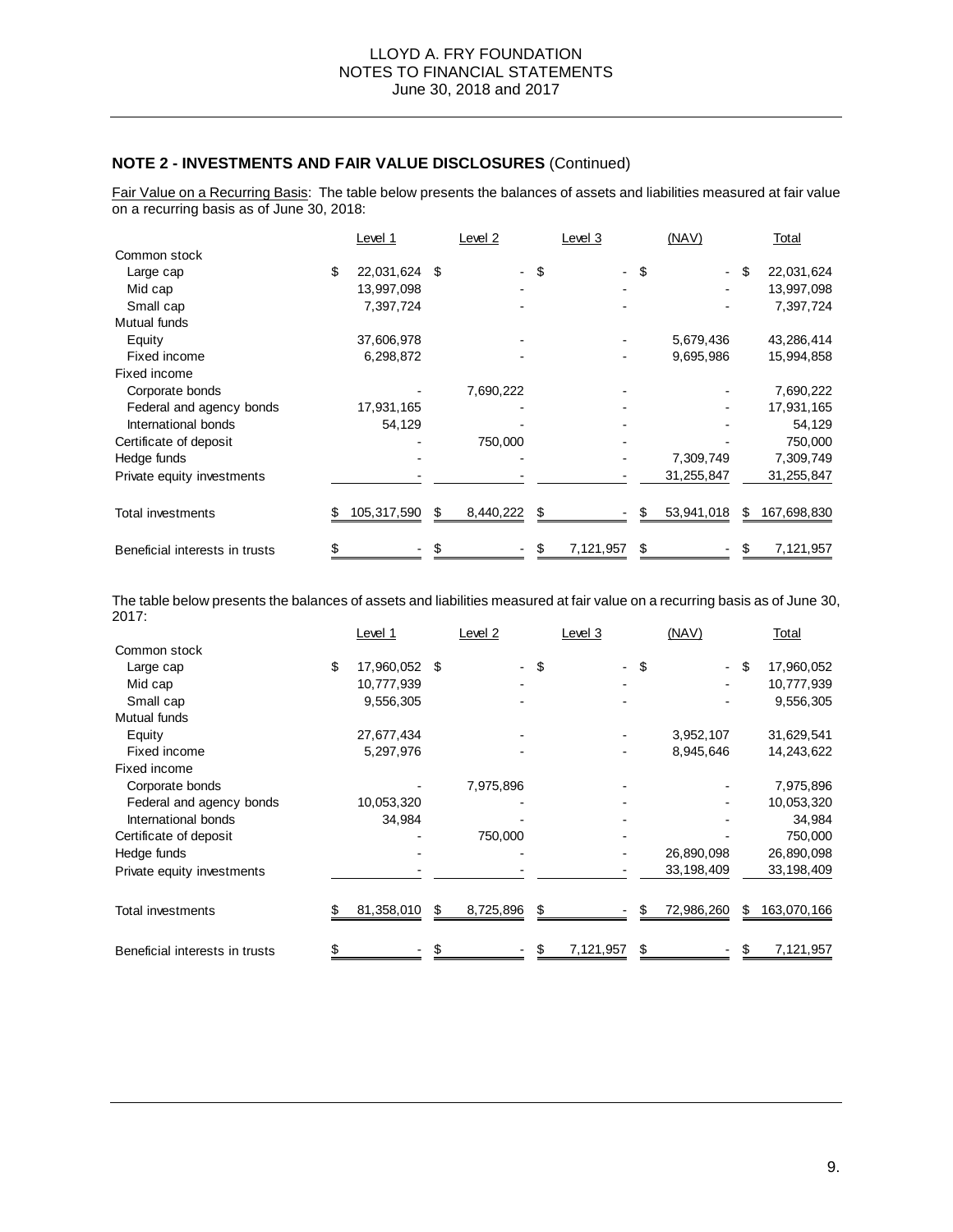The application of valuation techniques applied to similar assets and liabilities has been consistent. The following is a description of the valuation methodologies used for instruments measured at fair value:

*Common stock*: The Foundation's common stock securities are readily marketable and have fair values which are determined by obtaining quoted market prices in active markets. (Level 1 inputs – market approach).

*Fixed income and equity mutual funds:* The fair value of investments in fixed income and equity mutual funds that are readily marketable are determined by obtaining quoted prices on nationally recognized securities exchanges (Level 1 inputs – market approach). Equity and fixed income mutual funds are held at net asset value ("NAV") and are not quoted on a nationally recognized securities exchange; however, the amount is priced daily with no redemption restrictions (Level 2 inputs – market approach). The fund is a risk-managed broad large cap growth fund, which invests in various large cap securities in the Russell 1000 Growth Index.

*Fixed income securities*: Fair values of U.S. Government securities and international bonds reflect closing prices reported in the active markets in which the securities are traded. (Level 1 inputs – market approach). Fair values of corporate bonds are determined based on quoted prices for similar instruments in active markets, quoted prices for identical or similar instruments in markets that are not active and other market-corroborated sources, such as indices, yield curves and matrix pricing. (Level 2 inputs – market approach).

*Certificate of deposit account:* Fair values are estimated to approximate deposit account balances, payable on demand, as no discounts for credit quality or liquidity were determined to be applicable (Level 2 inputs – income approach).

*Hedge funds and private equity:* For hedge funds and limited partnerships, for which there is no active market, the Foundation records these investments at the net asset value ("NAV"). The Foundation also reviews information such as historical and current performance of the underlying assets, cash flow projections, liquidity and credit premiums required by a market participant, and financial trend analysis with respect to the individual fund manager. Together, these factors are utilized in determining individual security valuations. Due to current market conditions as well as the limited trading activity of these securities, the market value of the securities is highly sensitive to assumption changes and market value volatility. In some cases, the Foundation is able to redeem these funds within 90 days of June 30<sup>th</sup> at the NAV. Foundation management has done considerable independent review of valuations reported by investment managers and determined that NAV is a reasonable and prudent estimate of fair value. Alternative investments are not readily marketable and their estimated value is subject to uncertainty. Therefore, there may be a material difference between their estimated value and the value that would have been used had a readily determinable fair value for such investments existed.

*Beneficial interest in assets held by others:* The fair value of beneficial interests in trust assets was determined based upon the present value of future cash flows from the trusts. The trusts cannot be redeemed by management until the termination of the trusts. (Level 3 inputs – income approach).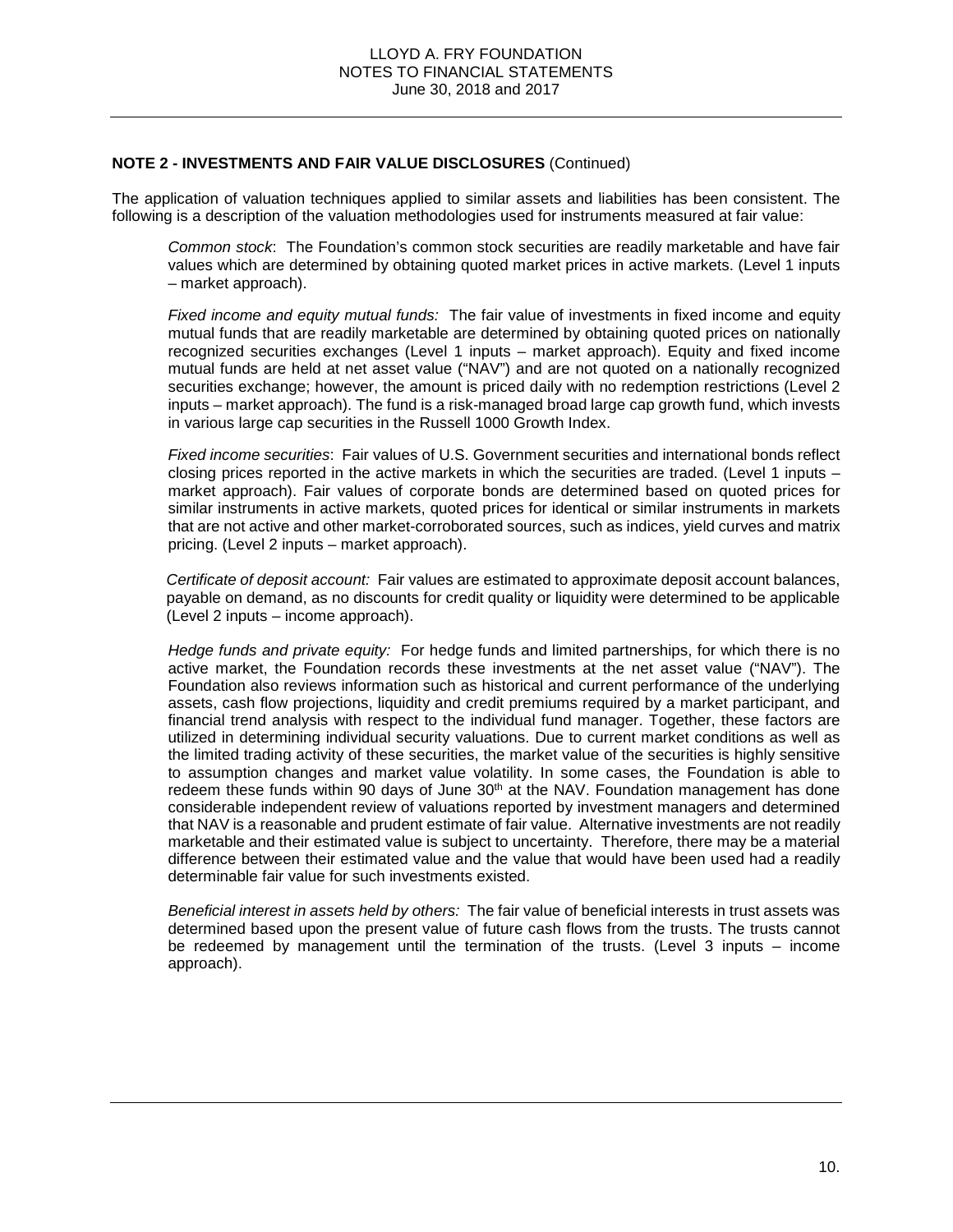#### Description of Alternative Investments and Liquidity:

The hedge fund-of-funds alternative investments were comprised of two portfolios, Evanston Weatherlow and Maverick Stable Value Fund. Both funds were submitted for redemption during the year ended June 30, 2017. Both portfolios are offshore hedge fund-of-funds investments which invests its capital into limited partnerships.

- Evanston Weatherlow provided quarterly liquidity with 65-day notice. Evanston Weatherlow had a one year lock-up, which expired.
- Maverick Stable Value Fund (M2 shares) has a commitment period of two years. This share class provides liquidity every two years commencing on the second anniversary of the start of each investment's commitment period, with 95-day notice. With the consent of the Maverick's Board, this share class may provide quarterly liquidity, with 95-day notice, but is subject to an early termination charge during the first commitment period.

Both hedge fund-of-funds managers invest in 25 to 40 underlying hedge fund managers. Evanston Weatherlow is a multi-strategy hedge fund-of-funds manager who invests in equity long/short, credit, and global macro strategies. Maverick Stable is a multi-strategy hedge fund-of-funds manager who invests in equity long/short, multi-strategy and credit strategies. The objective for these hedge fund-of-funds is equity like returns with half the risk of the S&P 500 Index over a full market cycle. The hedge fund-of-funds investments are not intended to capture the entire equity market rally, but to better preserve capital during a down period in the equity markets.

The private equity alternative investments are comprised of four private equity fund-of-funds investment portfolios that are offshore limited partnerships. Two of the private equity managers (Adams Street and Abbott Capital) are primary private equity investments while Coller Capital is a secondary private equity investment and the other is a venture capital private equity investment. The liquidity of the private equity fund-of-funds is estimated at 10 to 12 years with 3 one-year extensions, while the secondary fund is intended to distribute capital more quickly. Distributions may be paid out throughout the life of the investment. All managers tend to invest globally with a bias towards buyouts, venture capital, secondaries, and mezzanine.

The four private equity fund-of-funds managers invest in underlying limited partnerships and direct companies with each fund investing in well over 500 to 1,500 individual companies. The typical areas of investments for the private equity managers are within the following sectors: technology, health care, services, consumer-related, energy, telecom and financial. The exit strategy for the private equity managers underlying companies are typically the IPO market, a strategic buyer or another private equity firm.

The real estate investment trusts are comprised of two investment managers, Harrison Street and TA Associates. Harrison Street is an opportunistic/value-added real estate manager focused on multifamily, education, healthcare, and storage. TA Associates is a value-added real estate manager focused on multi-family, industrial and office. The liquidity on these investments is estimated to be 10 years. Distributions may be paid out throughout the life of the investments. These investments will be diversified geographically throughout the entire US. On average, there have been between 90 and 110 investment properties in each fund. The exit strategy for the real estate investments will either be public REITs, strategic buyers, pension funds and/or insurance companies.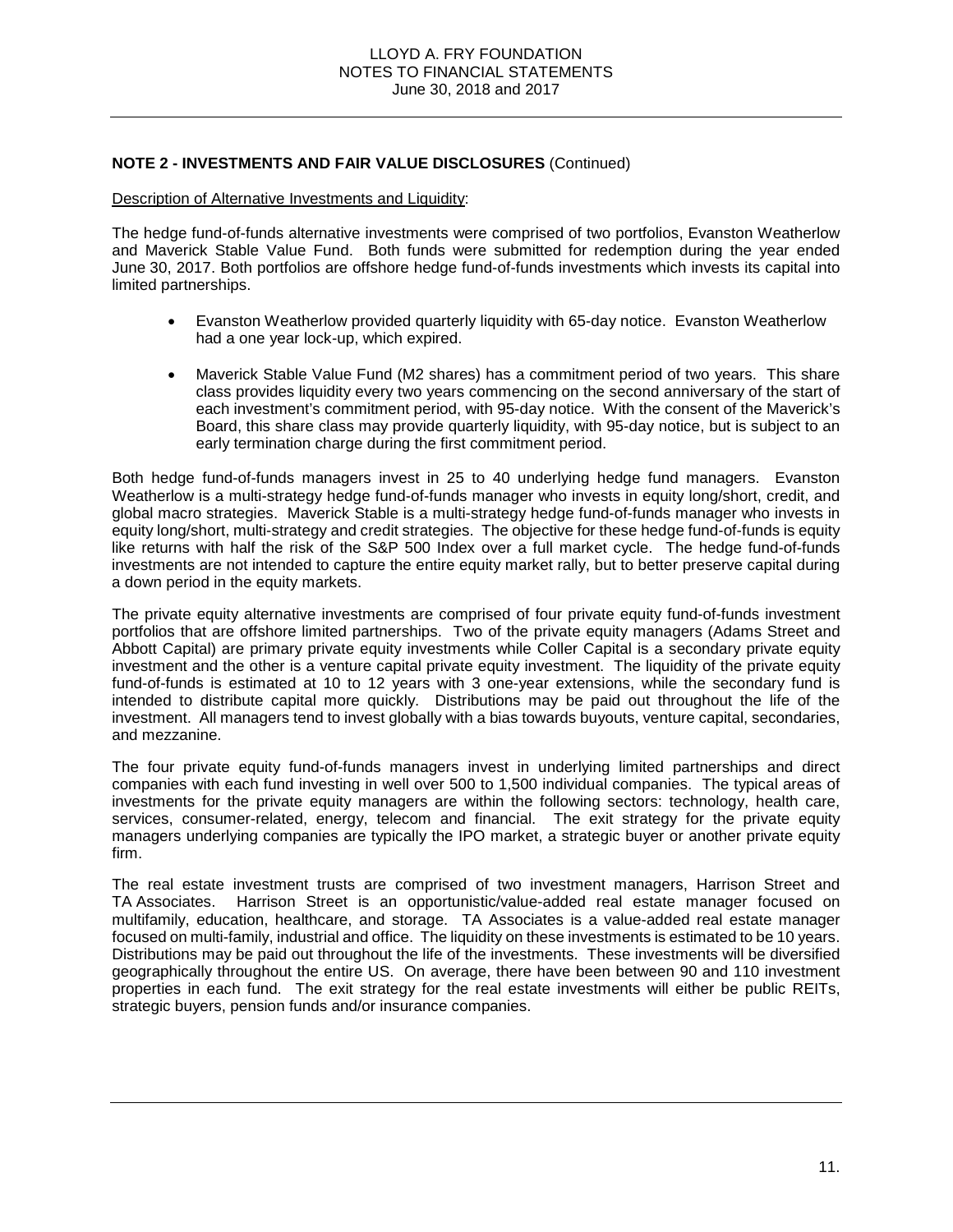The schedule below lists the remaining number of years until the partnerships are expected to be dissolved without extension, allowing the Foundation to withdraw its investment:

|                       | <u>&lt; 1 year</u> | 1 - 5 vears       | 6 - 10 vears | Thereafter | <u>Total</u> |
|-----------------------|--------------------|-------------------|--------------|------------|--------------|
| Limited partnerships: |                    |                   |              |            |              |
| Private equity        |                    | $-$ \$ 14.013.859 | \$17.036.999 | \$ 204.989 | \$31.255.847 |

The Foundation had unfunded commitments to make additional private equity investments of approximately \$11,860,000 at June 30, 2018.

#### **NOTE 3 - OTHER COMMITMENTS**

The Foundation is required to make the following minimum annual rental payments under a non-cancelable lease for office space through March 31, 2027:

| 2019       | \$<br>140,364 |
|------------|---------------|
| 2020       | 143,924       |
| 2021       | 147,485       |
| 2022       | 151,046       |
| 2023       | 154,607       |
| Thereafter | 607,825       |
|            |               |
|            | \$1,345,251   |

Rental expense for office space was approximately \$123,000 and \$78,000 for fiscal year 2018 and 2017, respectively.

# **NOTE 4 - FEDERAL EXCISE TAXES**

The Foundation is classified as a private foundation pursuant to Section 509(a) of the Internal Revenue Code and, therefore, is subject to an excise tax on net investment income, including realized net gains on sales of securities. In addition, in fiscal years 2018 and 2017, a liability for deferred excise taxes was provided on the unrealized gain on investments and accrued investment income. The tax was provided for at a 2 percent rate.

The Foundation's current excise tax receivable at June 30, 2018 and 2017, was \$110,694 and \$725,863 while the deferred excise tax liability was \$521,624 and \$562,655, respectively. The provision for current and deferred federal excise taxes for the years ended June 30, 2018 and 2017, are as follows:

|                                                     |   | 2018                |   | 2017               |
|-----------------------------------------------------|---|---------------------|---|--------------------|
| Current excise tax<br>Deferred excise (benefit) tax | S | 320,368<br>(41,031) | S | 152,032<br>276,150 |
| Total                                               | S | 279,337             | S | 428,182            |